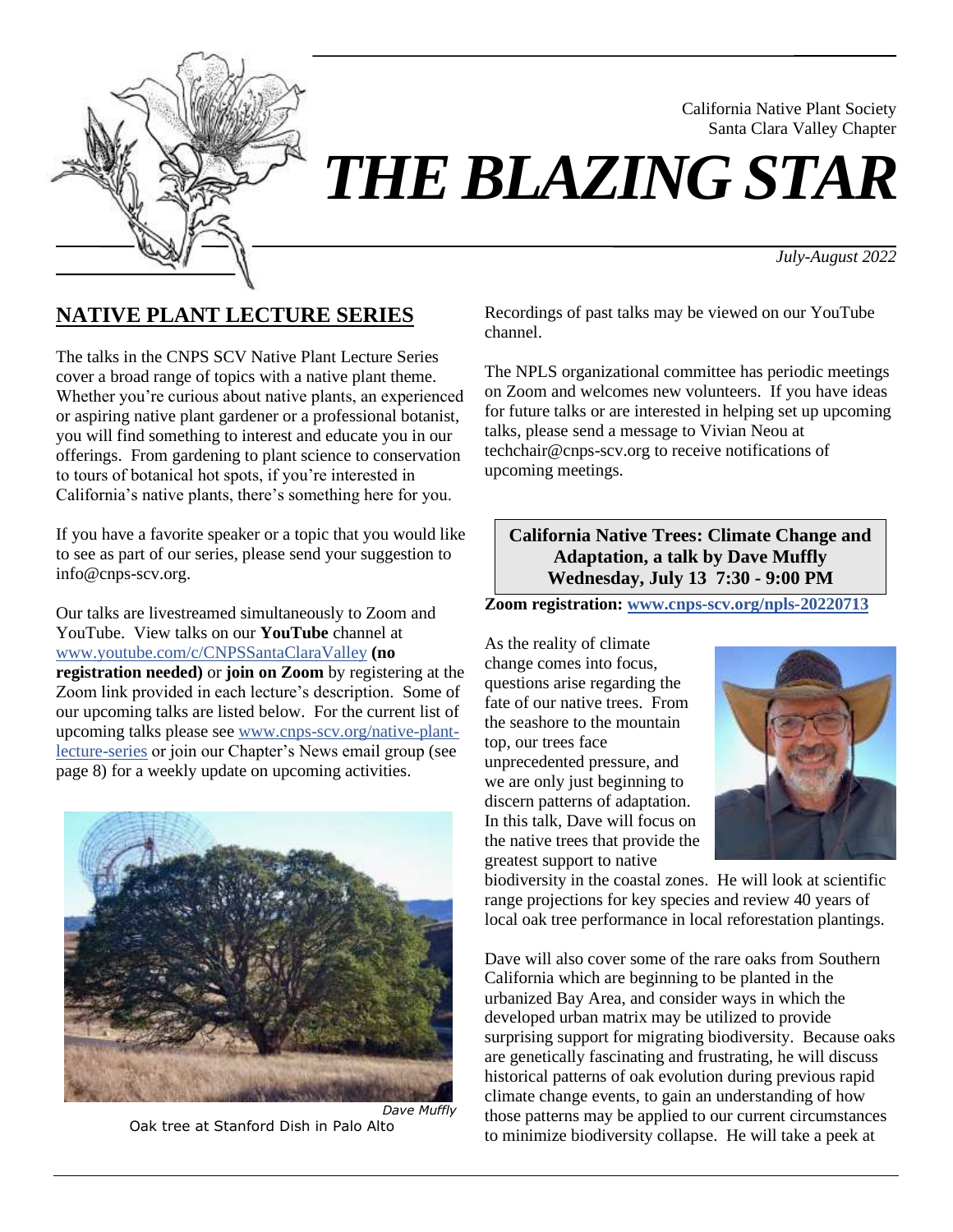the super diverse madro-tertiary geoflora and ponder what California may look like in a substantially warmed world.

**Dave Muffly** has been planting and caring for trees in the Bay Area for 33 years. Dave earned a degree in mechanical engineering from Stanford University, then branched into native oak plantings at Stanford, urban tree plantings and fruit trees with the local service organization Magic. In 2007, Dave became an ISA Board Certified Master Arborist and designed the thousand tree 101 freeway soundwall planting, between San Antonio Ave. and Willow Rd., led by the non-profit Canopy. The soundwall plantings became the proof of concept for the even more radically diverse plantings at Apple Park in Cupertino, where Dave spent seven years as Apple's senior arborist.

> **Amah Mutsun Relearning Program, a talk by Rick Flores Wednesday, August 10 6:30 - 8:00 PM** *(note earlier start time)*

**Zoom registration: [www.cnps-scv.org/npls-20220810](https://cnps-scv.org/npls-20220810)**

The Amah Mutsun Relearning Program (AMRP) at the UC Santa Cruz Arboretum & Botanic Garden is a collaborative effort between the Amah Mutsun Tribal Band (AMTB) and the Garden to assist the Tribe in their efforts at cultural revitalization, recuperation and relearning of dormant cultural knowledge, and environmental justice.

**Rick Flores**, the steward of the AMRP, is also the curator of the Arboretum's California Native Plant Collection and Associate of the Amah Mutsun Land Trust.



#### **New San Bruno Mountain Book Available**

You may remember Doug Allshouse and David L. Nelson from their wonderful program last year on San Bruno Mountain. Now, their new book *San Bruno Mountain: A Guide to the Flora and Fauna*, is moving closer to publication and will be available for preorder this

summer. For more information, visit: [www.heydaybooks.com/catalog/san-bruno-mountain/](https://www.heydaybooks.com/catalog/san-bruno-mountain/)

# **Save the Date Chapter's 50th Anniversary Celebration ̶ Saturday, September 17**

To honor this special year, we are throwing a Golden

anniversary party at the Dana Center at Hidden Villa. Please plan to join us – as volunteers, members and guests.

To start the celebration, we've posted a scan of the March 1974 newsletter – the earlist we've found so  $far$  – on the Chapter website's newsletter archive page, here: [www.cnps](https://cnps-scv.org/about-us/blazing-star-newsletter)[scv.org/about-us/blazing](https://cnps-scv.org/about-us/blazing-star-newsletter)[star-newsletter](https://cnps-scv.org/about-us/blazing-star-newsletter) (at the bottom)



# **CHAPTER ACTIVITIES**

# **CNPS SCV Nursery at Hidden Villa**

Nursery volunteers continue to propagate plants, raising funds for the Chapter through sales from its online store at [california-native-plant-society-santa-clara-valley](https://california-native-plant-society-santa-clara-valley-chapter.square.site/)[chapter.square.site.](https://california-native-plant-society-santa-clara-valley-chapter.square.site/) The online nursery store is closed for the summer. Chapter members will be notified by email before the store reopens.

Proceeds from plant sales are the major source of funding for Chapter activities and scholarships.

# **Update: Wildflower Ambassador Program**

In the previous issue of the *Blazing Star*, we announced the launch of the Wildflower Ambassador Program, a new approach to getting more people to grow native plants. As you may recall, the program focuses on native plants that host butterflies and moths, feed native bees and other pollinators and as a result, provide food for birds as well. By leveraging the power of local social media through Nextdoor, facilitating seasonal free seed giveaways, and promoting dialogue about building habitat in our gardens, the program is poised to expand the use of native plants throughout our Chapter area.

The program is already off to a strong start. The Wildflower Ambassadors met on June 21 for an online training session hosted by our Chapter President Radhika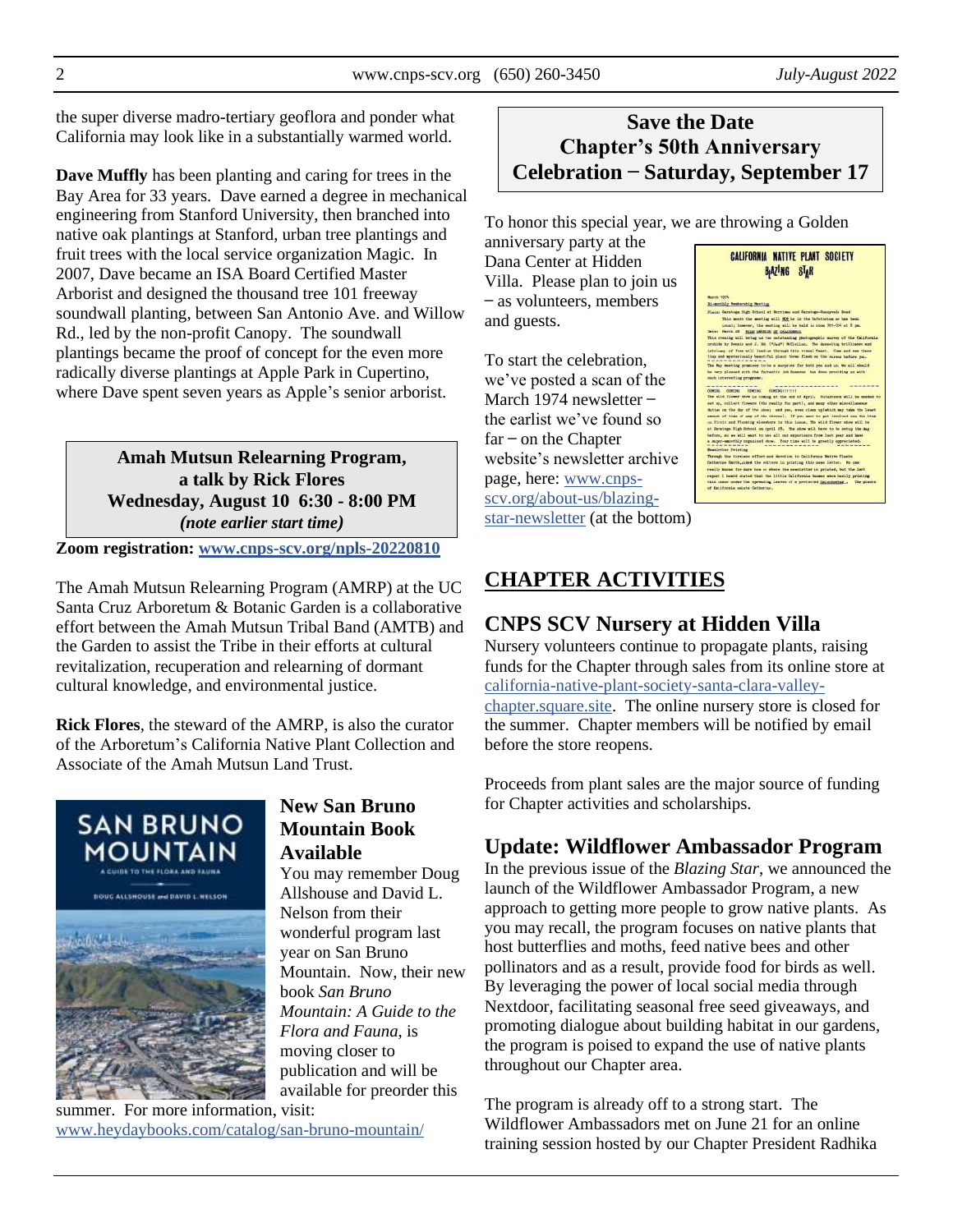Thekkath, Past President Vivian Neou and Jennifer Dirking, the volunteer who initiated the program. Now the Ambassadors are receiving their seed distribution kits (pictured below), and creating new Nextdoor groups across our area.



*Jennifer Dirking* Wildflower Ambassador Program display kit

Watch for a Nextdoor group in your area with the name "Bring Back Bees, Butterflies and Birds" and join the conversation! The ambassadors will use their sites to spark local conversations about growing native wildflowers and other plants that feed ecosystems, and will give out free seeds sponsored by our Chapter. The first seed giveaways will be narrow-leaf milkweed, a perennial that can be started now. Later in the season they will start giving away a variety of wildflower mixes that will benefit from the fall and winter rains. Details and resources can be found at the Chapter website's Wildflower Seed Planting page, here: [www.cnps-scv.org/wildflower-seeds.](https://www.cnps-scv.org/wildflower-seeds) Stay tuned for an update in the next issue of the *Blazing Star*!

If you are interested in joining us to help out as a Wildflower Ambassador in any capacity, from stuffing seed packets, to helping another local ambassador in your area, or taking on a primary role, please contact us at wildflowers@cnps-scv.org.

#### **Photography Group**

Our Photography Group is a great place to meet other native plant enthusiasts while improving your photographic skills and learning more about our native plants. It is open to all. The group has monthly meetings and an active email list.

The photo group's meetings take place over Zoom, for members to share photos and more – everything from

photography tips to organizational ideas to plant hot spots. The next meetings will be **Fridays, July 22 and August 26 at 7:00pm**. You can learn more and join the email group at: [www.groups.io/g/cnps-scv-photography.](https://www.groups.io/g/CNPS-SCV-Photography)



*Charley Pow*

Under a coast live oak, the summer-dormant California polypody (*Polypodium californicum*) gives way to a coastal wood fern (*Dryopteris arguta*). Creeping snowberry (*Symphoricarpos mollis*) and Douglas iris (*Iris douglasiana*) complete this dry-shade medley.

The group has an ongoing **#MyPhotoOfTheWeek** activity on the email list for group members to share their favorite shots with the group on a weekly basis. Charley Pow contributed the above #MyPhotoOfTheWeek taken mid-June in his Los Altos home garden. About his photo Charley adds:

Adapted to California's climate, the coast live oak (*Quercus agrifolia*) should be watered no more than once a month (and never around the trunk) during our long, dry summers, because the oak is prone to the potentially fatal oak root fungus (*Armillaria mellea*) that is normally dormant during the summer. Nature takes care of this until we plant under an oak and water those plants. Plants under a coast live oak need to survive with little water during the hot summer, and they won't get much sunlight under the dense, evergreen canopy of the coast live oak. Few plants do both well.

The four plants pictured are in the "Under Oak Trees" plant list of *California Native Plants for the Garden*, by Bornstein, Fross and O'Brien.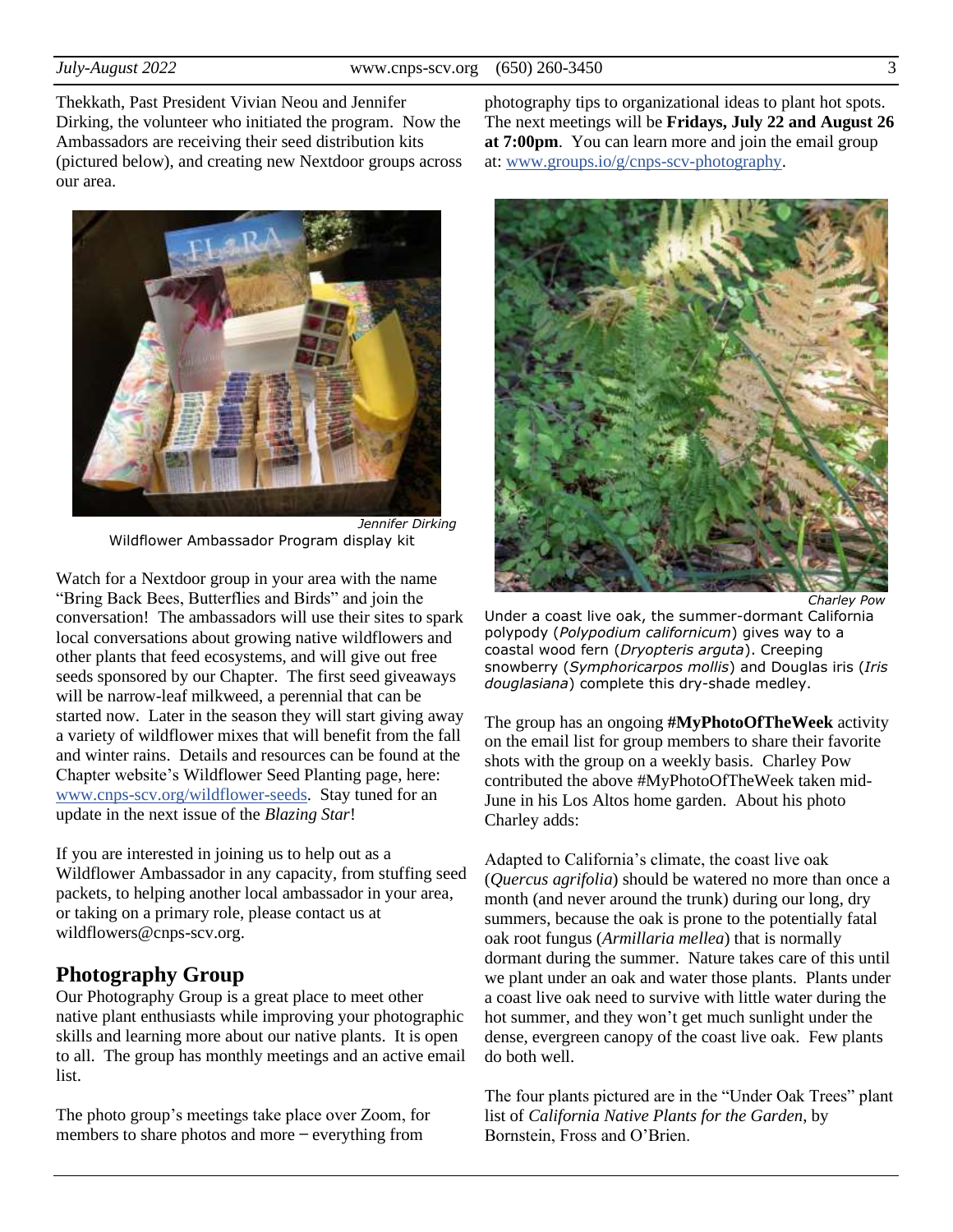# **CONSERVATION CORNER**

## **Conservation Committee**

Our Chapter's next Conservation Committee meeting will be held via Zoom on **Tuesday, August 9**, from **7:00 to 8:30pm**. There will be no July meeting, as we will take a summer break then.

Please join us in our important work! Meeting details will be sent to committee members. If you are not on the committee but are interested in attending the Zoom meeting, email cdorsch@cnps-scv.org for the meeting link. For questions, comments or concerns, contact Conservation Committee Chair Carolyn Dorsch at cdorsch@cnps-scv.org or (650) 804-6162.

# **GROWING NATIVES GARDEN TOUR**

## **GNGT 2023 - Gardens Wanted**

Do you live in Santa Clara or San Mateo County? Is your garden 70% (or more) California native plants?

We invite you to submit your garden for inclusion in the Growing Natives Garden Tour 2023.



The submittal deadline is October 31. For all the details please visit:

[www.gngt.org/GNGT/Garden\\_Submission.php](https://www.gngt.org/GNGT/Garden_Submission.php)

# **CHAPTER SERVICE OUTINGS**

# **Alum Rock Park Restoration**

Come help us weed out invasive plants at this natural gem of San Jose. Our habitat restoration efforts allow the native plants to "come to light."

Our workdays take place every **Monday and Wednesday, from 8:30am to about noon**. Sometimes we have some special extra workdays.

For new volunteers, we suggest trying us out on a **second Saturday workday**. You can sign up on the city's Eventbrite site at [www.eventbrite.com/e/alum-rock-trail](https://www.eventbrite.com/e/alum-rock-trail-crew-tickets-227808700957)[crew-tickets-227808700957.](https://www.eventbrite.com/e/alum-rock-trail-crew-tickets-227808700957) The site lists current vaccination and masking requirements. Volunteer Service Agreement forms must be filled out and are available at the link. All persons under 17 must have a parent signature.

No experience is necessary. All tools and instruction will be provided. Please bring a filled water bottle and snacks; wear closed toe shoes and long pants.

If you're ready to volunteer on a more regular basis, or want to **volunteer on a Monday or Wednesday**, there's a one-time form to complete with the City of San Jose, here: [www.sanjoseca.gov/home/showpublisheddocument/82740/](https://www.sanjoseca.gov/home/showpublisheddocument/82740/637819206850000000) [637819206850000000.](https://www.sanjoseca.gov/home/showpublisheddocument/82740/637819206850000000) All volunteers need to be fully vaccinated (subject to change per government guidelines).

For more information contact Stephen Rosenthal at sailinsteve@sbcglobal.net or (650) 260-3450.

# **Lake Cunningham Native Garden**

The California Native Garden project in Lake Cunningham Regional Park controls invasive plants in a 1.5-acre area and beautifies it with California native wildflowers, perennials, shrubs and trees.

Workdays continue on **Saturdays from 8 - 10am**. New volunteers are welcome; City-issued guidelines and COVID-19 best practices are followed. In summer now, the work is mainly weeding and mulching. For complete **details, directions and to RSVP**, see our Chapter's Meetup page at [www.meetup.com/California-Native-Plant-](https://www.meetup.com/California-Native-Plant-Society-Santa-Clara-Valley-Chapter/)[Society-Santa-Clara-Valley-Chapter.](https://www.meetup.com/California-Native-Plant-Society-Santa-Clara-Valley-Chapter/)

# **Edgewood Restoration**

Our long-term habitat restoration work at Edgewood Park and Natural Preserve continues in person even during the pandemic. As with our other projects, we follow government guidelines and COVID-19 best practices.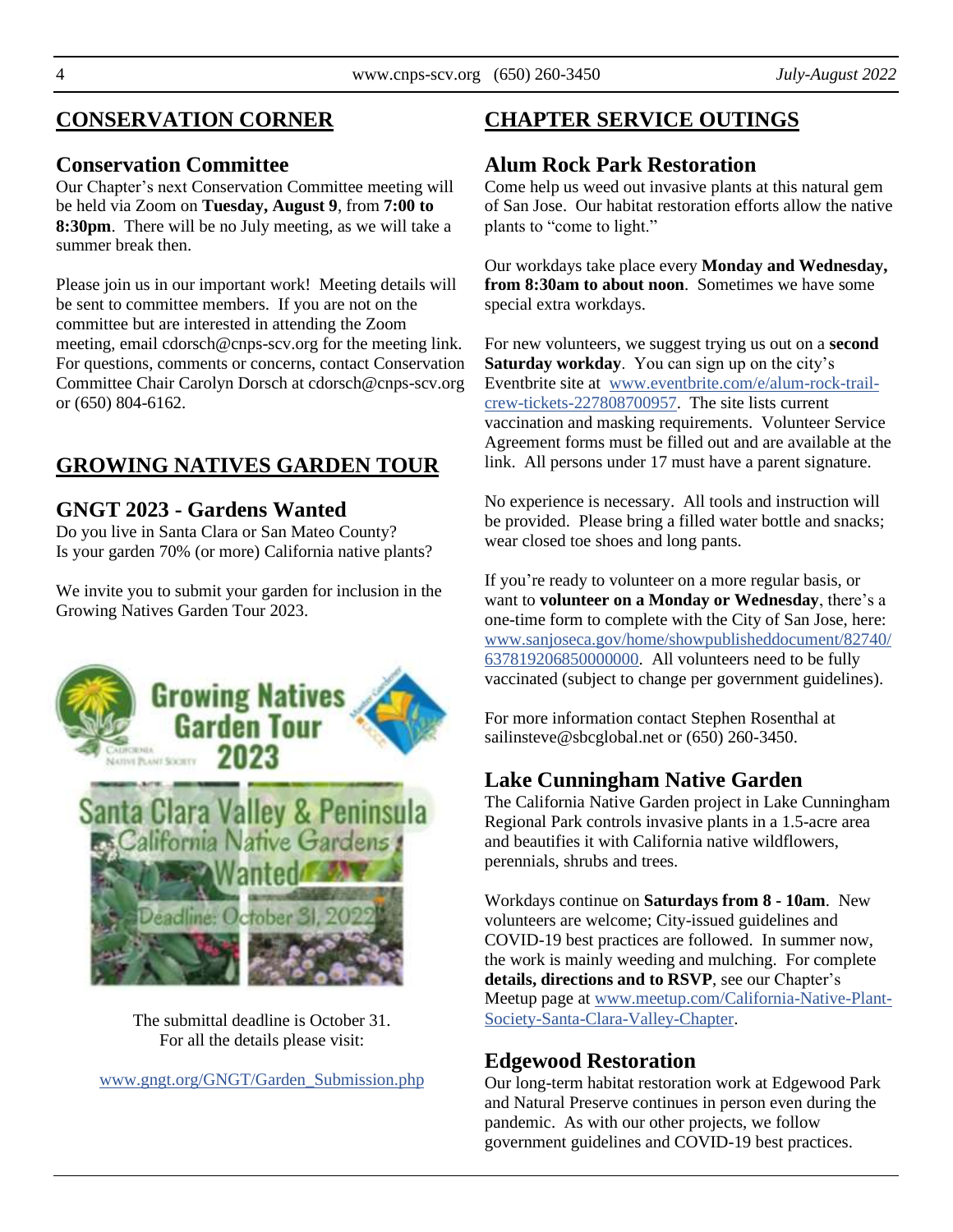For now, the project is not looking for new volunteers; only experienced "regulars" are attending workdays. Check the project emails for the latest news or contact project leader Paul Heiple at pheiple@gmail.com or (650) 854-7125.

#### **FIELD TRIPS**

Chapter field trips are free and generally open to the public. They are oriented to conservation, protection and enjoyment of California native plants and wildlife, and we adhere to all rules and guidelines for the lands on which we are visiting.

We currently have no upcoming field trips to list. Check our next *Blazing Star* newsletter and our field trips page [www.cnps-scv.org/activities/field-trips](https://www.cnps-scv.org/activities/field-trips/) for updates.



*Ben Spencer-Cooke* Field trip campsite in Owens Valley, May 2022

#### **Owens Valley Field Trip Report From Owens Valley and the Eastern Sierra Nevada, May 13-16, 2022**

*By Joe Cernac, field trip leader*

If only because of the stupendous scale of the mountains on each side of us  $-$  Sierras on the west, Inyo on the east  $-$  the Owens Valley rates at the top of excitement. With lingering snow fields from Mt. Whitney, gathering more volume as we go north, we can also see the White Mountains far to the north covered with late spring whiteness. With altitudes above 3,500 feet along with the cold Great Basin keeping plants from sucking up soil moisture, the bloom is there. April and May are the times to visit.

This year was pumped by that December storm of note. It provided enough wetness to get the annuals going on the Valley floor where we caught the peak of its bloom. However, you had to stop the car and walk. Local Steve Matson, of CalPhotos note, showed us some most tiny nemacladas, along with knowledge to identify *Gilia* and *Linanthus*. *Lupinus odoratus* with deep blue purple flowers thrilled us.

Ken Himes showed us a spur off of the Onion Valley road, where electric pink *Gilia cana* was blooming along with *Lupinus magnificus*. We traveled to two marble canyons in the Inyo Mountains, the first showing many *Phacelia perityloides*, a limestone endemic growing in the cracks of shaded walls. Prince's plume (*Stanleya elata*) was looking good in these Inyo canyons, as well as *Cryptantha confertifolia* and *Symphoricarpos longifolia*. Perennials desert almond and peach (*Prunus fasciculata* and *P. andersonii*), ninebark (*Physocarpus alternans*) and rock spirea (*Petrophyton caespitosum*) were a delight.



*Ben Spencer-Cooke*

Flowers of desert peach (*Prunus andersonii*) as photographed on the Owens Valley field trip. This peach grows as a bush, stunted by the dry environment. Its spines reduce predation and its small fruits are a good food source for rodents.

As a side mention to those not wanting to go off paved roads, Big Pine City has a great native garden ̶ five stars. There were ten of us all together either at the campfire in the evening or local hotels.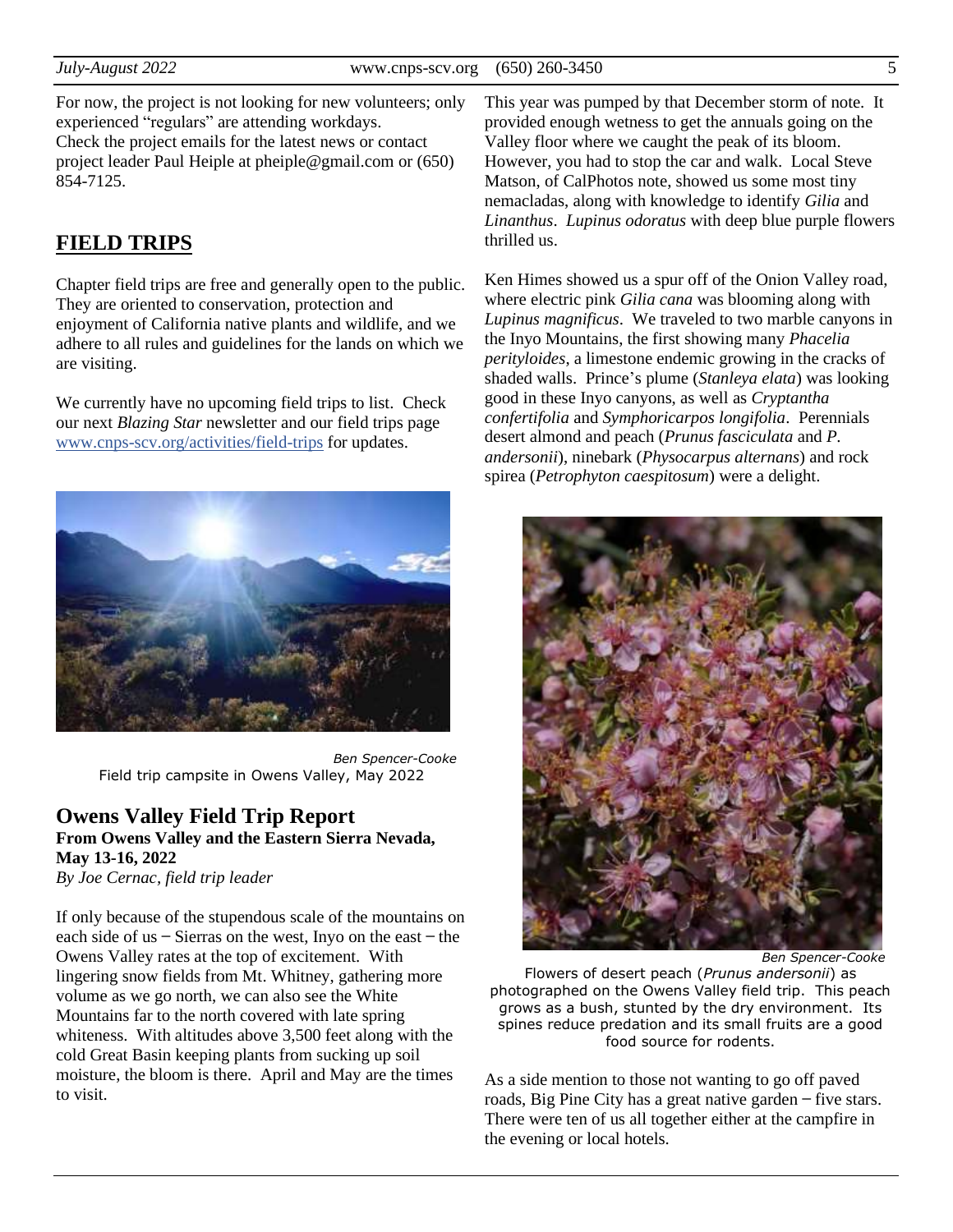#### **Bonny Doon Field Trip Report From Bonny Doon Ecological Reserve (Santa Cruz County) May 25, 2022**

*By Joe Cernac, field trip leader*

May 25 was not too late to see wonderful flowering in the Santa Cruz Mountains, as our twenty or so troopers delighted in this perfect day. After being swept by wildfires in 2008 and 2020, Bonny Doon is a prime example of renewal. Knobcone pines (*Pinus attenuata*) will eventually be the dominant feature it seems, but right now it is showing much bare sandy ground where the action occurs. Perhaps the most unusual was an area of yellow broomrape (*Orobanche fasiculata*), with rock rose (*Helianthemum scoparium*) coming in second. Other areas were swales of silverleaf lupine (*Lupinus albifrons*) and bracken fern (*Pteridium aquilinum*). Bush poppy (*Dendromecon rigida*) punctuated all areas with bright yellow dots.



*Ben Spencer-Cooke*

Burned pines and vigorous new yerba santa growth at Bonny Doon, May 2022. Knobcone pines need fire to open their cones. As a result of the 2008 Martin fire, field trip attendees observed many 8-10 foot tall knobcone pines here.

Near the park entrance, an endemic red spineflower (*Chorizanthe pungens* var*. harwegiana*) covered the sand with an attending mixture of small sun cups (*Camissonia*  sp.) of three types to attract one's interest. And of course

there were the four manzanita species to dwell on, with endemic *Arctostaphylos silvicola* being singular on the sand. Local Santa Cruz enthusiasts pointed out two different Navarretias. A five foot tall white-flowered hawkweed (*Hieracium albiflorum*) was growing at the forest edge. California milkwort (*Rhinotropsis californica*) showed itself profusely along a stretch of trails.

Mark your calendars for the following years.

#### **ANNOUNCEMENTS**

*News and Activities from Other Organizations*

# **Keep Coyote Creek Beautiful**

Looking for ways you can help out the environment? Consider volunteering at one of the habitat restoration projects on page 9, including Keep Coyote Creek Beautiful, based in San Jose.

The organization's vision is a vibrant Coyote Creek: clean waters, abundant wildlife and natural beauty that everyone can enjoy. You can help with creek cleanup and native plantings. Their latest events are listed on their website's events page, at



[www.keepcoyotecreekbeautiful.org/events1.](https://keepcoyotecreekbeautiful.org/events1) Besides habitat restoration, their events include BioBlitzes, bike rides and creek walks.

One of the best ways to connect with native plants is through KCCB's BioBlitz events, where naturalists join citizen scientists to document all living things over a twohour period in a park along Coyote Creek. You can be one of the naturalists sharing your expertise or join as a nature lover to learn from our experts. The organization contributes the BioBlitz observations to iNaturalist's global database, giving anyone who cares about species a window into the life of a specific region.

Keep Coyote Creek Beautiful's founder, Deb Kramer, has worked since 2015 to expand the mission of the organization beyond cleaning up trash in Coyote Creek. As a community organizer, she was the catalyst for the Coyote Meadows Coalition to create an urban open space park in the heart of San Jose. The project seeks advocates who can encourage the City of San Jose to create a chain of parks from William St. Park through Kelley Park along the contiguous Coyote Creek Trail.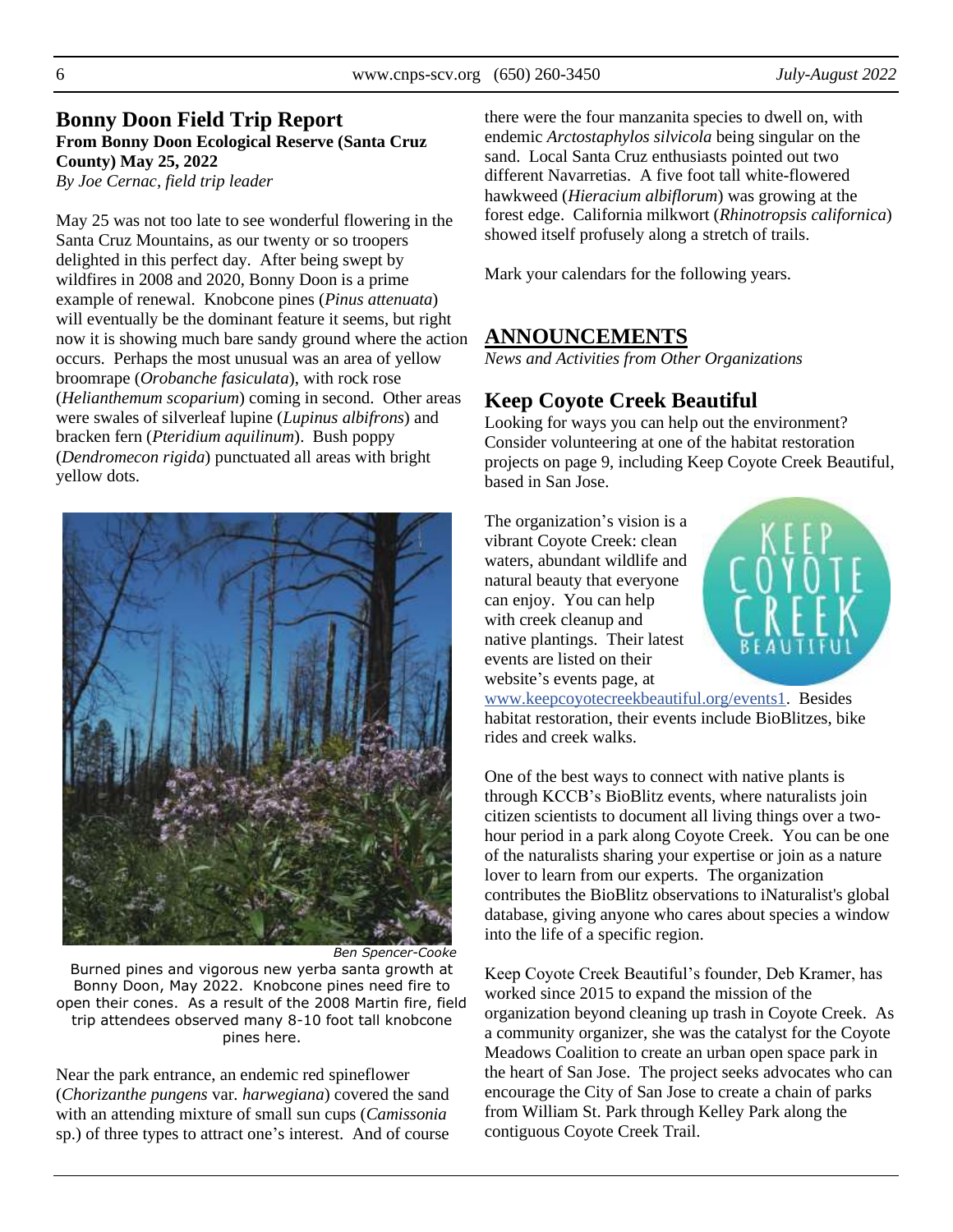

Participants look under a log at the Keep Coyote Creek Beautiful BioBlitz, March 2022

You can read more about the Coyote Meadows Project at [www.CoyoteMeadowsSJ.org.](https://coyotemeadowssj.org/) You can reach Deb at deb@keepcoyotecreekbeautiful.org or 408-372-7053.

# **Ulistac Natural Area Seeks Board Member**

*By Chris Salander, Chapter Member and President of UNA*

The Ulistac Natural Area Restoration and Education Project (UNA), a 501(c)(3) non-profit organization, seeks a CNPS member to join their board.



Ulistac Natural Area in Santa Clara

Ulistac is seeking a new board member with knowledge about planting and maintaining California native trees, shrubs and grasses in **Santa Clara's** 40-acre Ulistac Natural Area – the city's only natural open space. We currently tend over 500 volunteer-planted trees and over a thousand volunteer-planted shrubs and other forbs. Planting at UNA started in 1999 and continues to the present time. We are thinking a local CNPS member would be an excellent candidate.

Physical work is not expected: service on the board includes attending and participating in a monthly board meeting (over Zoom) and voting on issues as they arise. The board member will be a valued resource when biological questions need discussion and resolution.

We are building a team which will have a diversity of skills and interests, plus experience with California native plant restoration and habitat enhancement.

Computer skills are a plus if the board member wants to help with maintaining and updating our media presence, including website, online newsletter, and social media, but are not required.

Interested? Want to learn more? Consider getting to know the project by volunteering on one of our first Saturday workdays, as described in the Habitat Restoration listing on page 9, or contact Chris Salander at ulistac@gmail.com.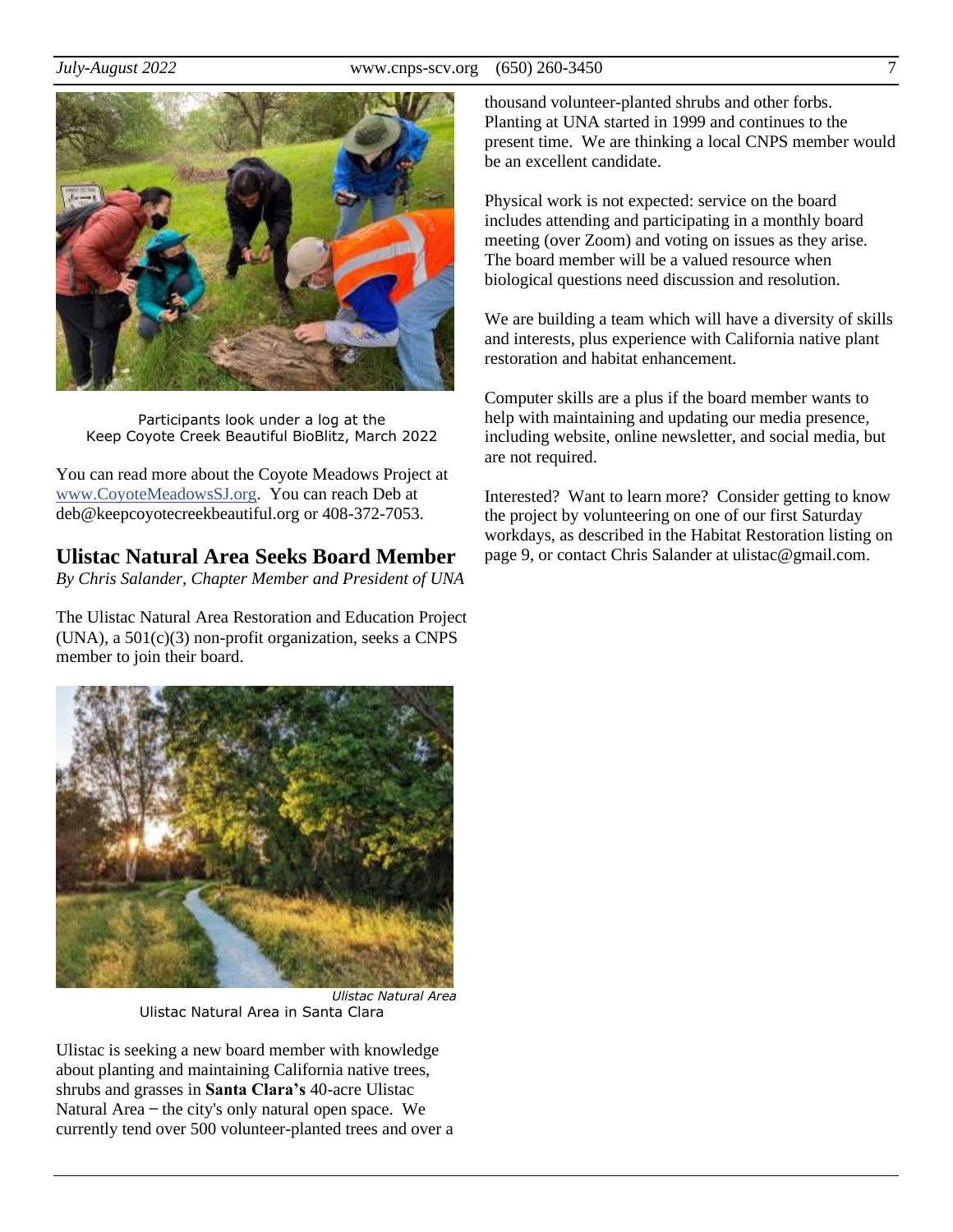## **Fire Recovery: Big Sur Pfeiffer Falls Trail Reopens**

Chapter Photo Group member Susan Hinton sends us this photo from Pfeiffer Big Sur State Park.



*Susan Hinton*

In July 2008 the 162,818 acre Basin Complex fire caused the closing of campgrounds and trails near Pfeiffer Falls. Winter brought rain and mudslides, but the extensively reworked Pfeiffer Falls trail was reopened in June 2021. Today (May 2022), except for one or two burned stumps and burn marks rising up to 10 feet on trunks of some larger redwoods, a person might be forgiven for not knowing the extent of the earlier fire.

#### **Stay in Touch!**

Due to COVID-19, the Chapter remains virtual for many of our events. Please visit [www.cnps-scv.org/stay-in-touch](https://www.cnps-scv.org/stay-in-touch) for information on how you can continue to receive email to stay informed.

This *Blazing Star* newsletter is published **mostly** online only, at: [www.cnps-scv.org/blazing-star-newsletter.](https://www.cnps-scv.org/blazing-star-newsletter) Our next issue, for September-October, will be published online **and on paper.** A paper copy will be mailed to all Chapter members. The **mailing party is planned for Thursday, August 25.** Details to come via the Chapter news email list.

| <b>Title</b>          | <b>Name</b>  | <b>Email</b>           |
|-----------------------|--------------|------------------------|
| <b>President</b>      | Radhika      | president@cnps-scv.org |
|                       | Thekkath     |                        |
| <b>Vice President</b> | Priya        | priya@cnps-scv.org     |
|                       | Pharate      |                        |
| <b>Recording</b>      | Patricia     | secretary@cnps-scv.org |
| <b>Secretary</b>      | Lang         |                        |
| Treasurer             | <b>Brett</b> | treasurer@cnps-scv.org |
|                       | Tucker       |                        |
| <b>Past President</b> | Vivian       | pastpresident@cnps-    |
|                       | Neou         | scv.org                |
| <b>Chapter</b>        | Radhika      | radhika@cnps-scv.org   |
| Council               | Thekkath     |                        |
| <b>Delegate</b>       |              |                        |
| 5th ExComm            | Dee          | $dee4$ cnps@gmail.com  |
| Member                | Himes        |                        |

#### **CHAPTER LEADERSHIP FOR 2022**

To see the full list of Chapter officers and chairs, please visit [www.cnps-scv.org/leadership.](https://cnps-scv.org/leadership)

**DEADLINE FOR THE NEXT** *BLAZING STAR*

**Saturday, August 6**

**carol.mattsson@gmail.com or (408) 255-3767**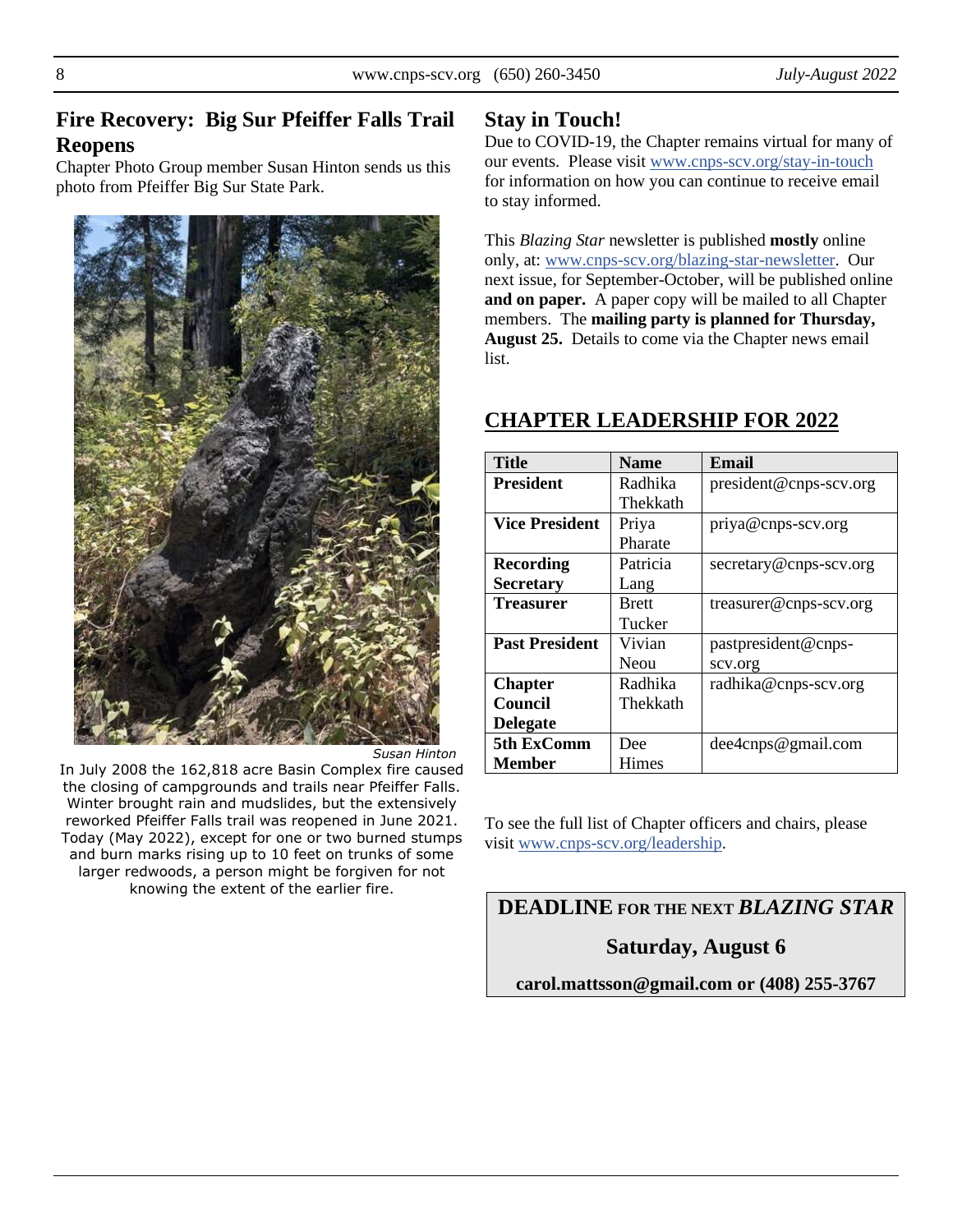# **ONGOING HABITAT RESTORATION PROJECTS**

Join local volunteers at your favorite parks to help restore habitat for native flora and fauna. Projects include planting California natives, trail maintenance and of course, plenty of weed pulling! Contact the listed organizations for details.

#### **Alum Rock Park Volunteers – San Jose**

Invasive plant removal and habitat restoration. Weeding sessions every Monday and Wednesday mornings, plus second Saturdays. City of San Jose forms required. For details see page 4 or contact Stephen Rosenthal at sailinsteve@sbcglobal.net or (650) 260-3450.

#### **Edgewood County Park ̶ Redwood City**

Invasive plant removal Wednesday evenings and Friday mornings. For details see page 4 or contact Paul Heiple at pheiple@gmail.com or (650) 854-7125. [www.cnps-](https://cnps-scv.org/restoration/edgewood-park)

[scv.org/restoration/](https://cnps-scv.org/restoration/edgewood-park) [edgewood-park](https://cnps-scv.org/restoration/edgewood-park)

#### **Grassroots Ecology**

Improve local ecosystems at our habitat restoration projects in San Mateo and Santa Clara Counties. We offer opportunities for people of all ages and background; everyone is welcome. Register to volunteer at [www.grassroots](https://grassrootsecology.org/volunteer) [ecology.org/volunteer](https://grassrootsecology.org/volunteer)

#### **Keep Coyote Creek Beautiful ̶ San Jose**

Help restore Coyote Creek by joining us to remove

trash and non-native plants, plant native plants and advocate for a healthy Coyote Creek. Choose an event from [www.KeepCoyoteCreekBeautiful.org/events1.](https://www.keepcoyotecreekbeautiful.org/events1) Deb Kramer, deb@keepcoyotecreekbeautiful.org, (408) 372-7053. [www.facebook.com/CoyoteCreekSJ](https://www.facebook.com/CoyoteCreekSJ)

#### **Lake Cunningham Park's Native Garden**

Tasks vary by season and include weeding, mulching, pruning, watering, propagation and planting. 2305 S. White Road, San Jose. Saturdays 8 - 10am. For details see page 4. RSVP required at [www.meetup.com/California-Native-Plant-Society-](https://www.meetup.com/California-Native-Plant-Society-Santa-Clara-Valley-Chapter/)[Santa-Clara-Valley-Chapter.](https://www.meetup.com/California-Native-Plant-Society-Santa-Clara-Valley-Chapter/)

#### **Magic ̶ Planting for the Second Hundred Years**

Plant oaks and other California natives in winter, weed and mulch in spring, water in summer and early fall (and other times of year if necessary), survey and do other tree care year-round. Saturdays 7:30 - 11am (May-September), 8:30 - noon (October-April). Mostly at the Stanford Dish. Sign up: oaks@ecomagic.org. [www.ecomagic.org/projects](https://ecomagic.org/projects)

#### **Midpeninsula Regional Open Space District**

Projects include invasive plant removal, planting native vegetation, fence repairs and trail maintenance. Contact Ellen Gartside at egartside@openspace.org for details. See website for calendar and signup links:

> [www.openspace.org/](https://www.openspace.org/where-to-go/events-activities?f%5B0%5D=activity_type%3Aoutdoor_service_project) [where-to-go/events](https://www.openspace.org/where-to-go/events-activities?f%5B0%5D=activity_type%3Aoutdoor_service_project)[activities](https://www.openspace.org/where-to-go/events-activities?f%5B0%5D=activity_type%3Aoutdoor_service_project)

**San Bruno Mountain Watch**

Restore remarkable ecosystems on San Bruno Mountain and nearby. Weeding, planting and nursery workdays. Check volunteer events web page for workday details:

*Arvind Kumar*

At Lake Cunningham in San Jose, volunteers water young plants through the first few summers only; once established, the plants get no supplemental water.

[www.mountainwatch.org/upcomingevents.](http://www.mountainwatch.org/upcomingevents) Contact Ariel Cherbowsky Corkidi at ariel@mountainwatch.org for details. (415) 467-6631.

#### **Santa Clara Valley Open Space Authority**

Land Steward volunteers assist Authority staff with trail maintenance, habitat restoration, fencing and cleanup projects. Third Saturdays 10am - 3pm. Tools, training, lunch and water are provided! Use the GET INVOLVED link to sign up, at [www.openspaceauthority.org/](https://www.openspaceauthority.org/volunteers/) [volunteers](https://www.openspaceauthority.org/volunteers/) or contact volunteer@openspaceauthority.org or (408) 224-7476.

#### **Ulistac Natural Area ̶ Santa Clara**

Volunteers remove invasive plants and plant California native trees, shrubs, grasses and wildflowers. First Saturdays 10am - 1pm. Contact ulistac@gmail.com [www.ulistac.org.](http://www.ulistac.org/)